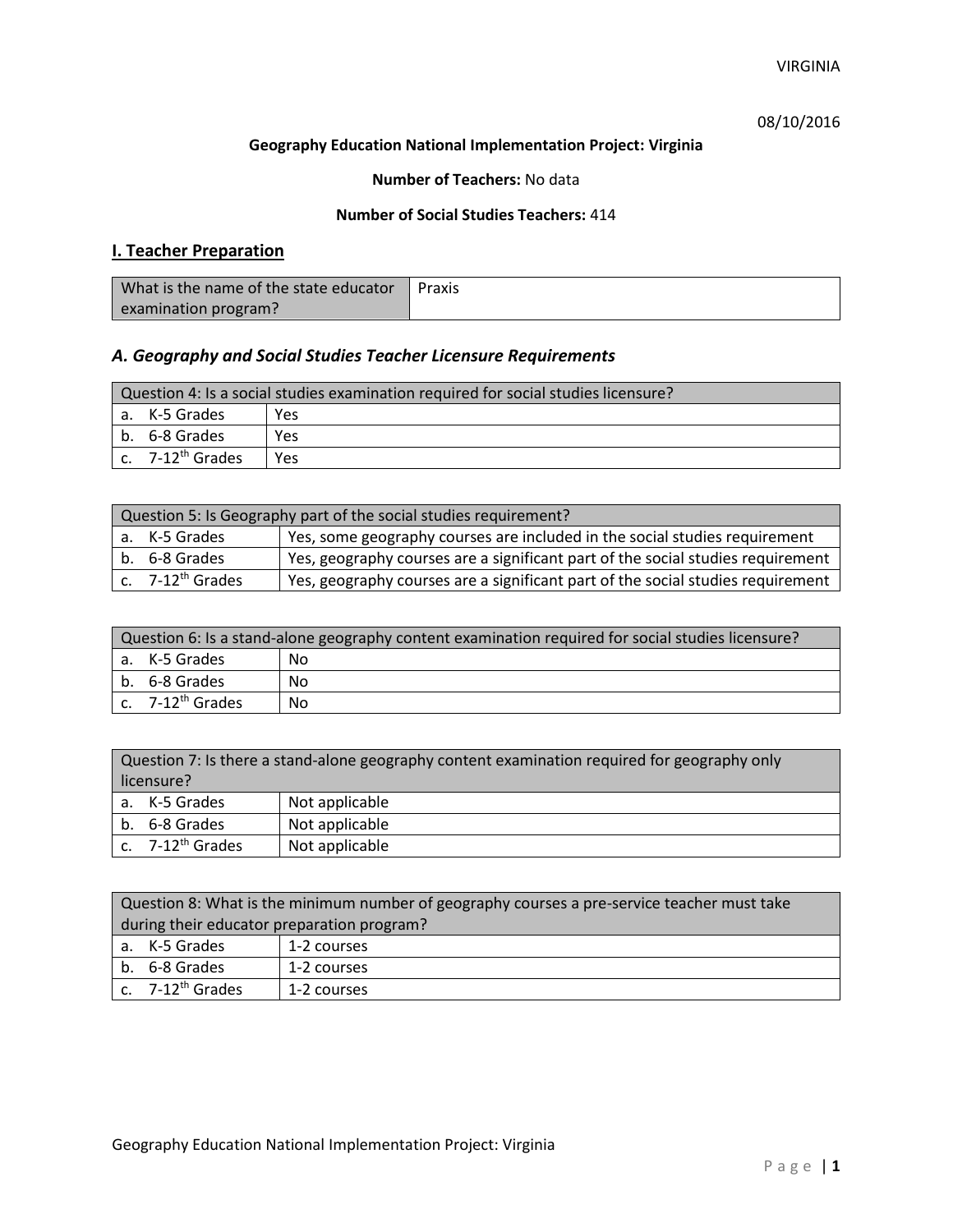| Question 9: Additional information about how | Praxis and 3 credits in geography are main |
|----------------------------------------------|--------------------------------------------|
| teachers become certified in your state?     | ₹ requirements for K-12 educators.         |

### *B. Professional Development*

| Question 10: Can in service teachers receive<br>certification credit for professional<br>development courses or programs in<br>geography? | Yes |
|-------------------------------------------------------------------------------------------------------------------------------------------|-----|
| Question 11: Does the state education agency<br>(SEA) provide professional development in<br>geography?                                   | Yes |

## **II. Curriculum**

| Question 15: What is the name of the state<br>standards? | Virginia Standards of Learning                      |
|----------------------------------------------------------|-----------------------------------------------------|
| Question 16: How are the state standards                 | Combination                                         |
| presented by grade level?                                |                                                     |
| Question 17: When were the standards last                | 7-10 years                                          |
| revised?                                                 |                                                     |
| Question 18: Are there plans for revision to             | Within 5 years                                      |
| the state standards?                                     |                                                     |
| Question 19: Is geography included in the                | Yes                                                 |
| state standards?                                         |                                                     |
| Question 20: How are the geography                       | Geography standards are organized by strand         |
| standards organized?                                     |                                                     |
| Question 21: What framework and/or                       | Geography for Life (2013); Five Themes in           |
| documents were used?                                     | <b>Geography; Next Generation Science Standards</b> |

#### **Question 22: What general topics are included?**

Spatial Thinking and/or Mental Maps; Mapping (map projections, use of maps); Human-environment interaction; Places and/or regions; Physical geography (including physical processes, weather & climate, natural resources); Culture; Geopolitics; Population and Settlements; Movement of people, goods and/or ideas; Learning about geospatial technologies; Using geospatial technologies; Other: careers in geography/GIS are embedded via STEM or AVID.

| Question 23: What is the total number of credit | 22 credit hours |
|-------------------------------------------------|-----------------|
| hours required for high school graduation?      |                 |
| Question 24: What is the total number of social | 3 credit hours  |
| studies credit hours required for high school   |                 |
| graduation?                                     |                 |
| Question 25: What is the total number of        | 0 credit hours  |
| geography credit hours required for high school |                 |
| graduation?                                     |                 |